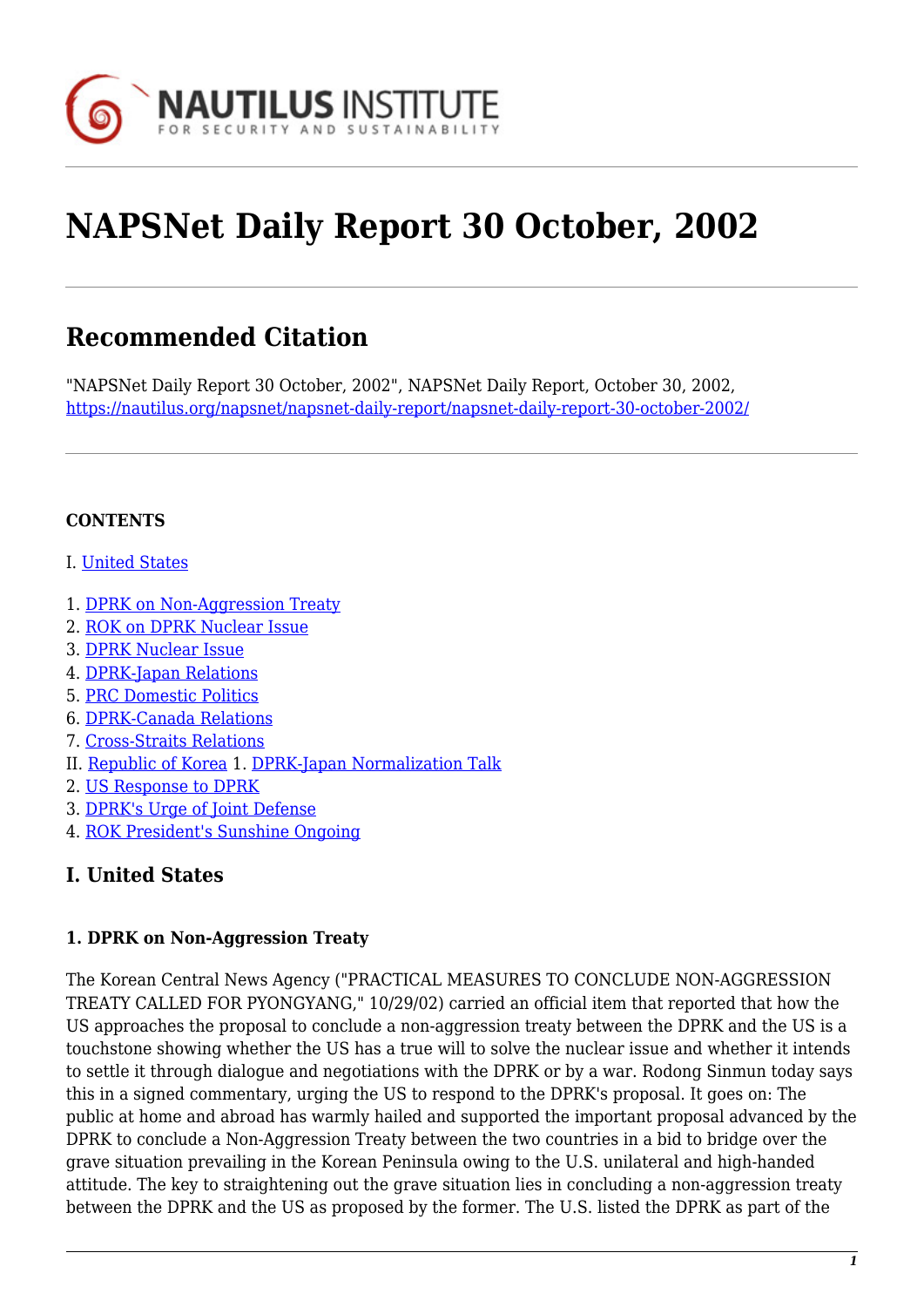"axis of evil" and singled it out as a target of US preemptive nuclear strikes. This was an open declaration of a war against the DPRK and a brigandish act of completely ditching the DPRK-U.S. agreed framework. The DPRK's right to existence is most seriously threatened by the US reckless moves and the situation prevailing on the Korean Peninsula is so grave that a war may break out any moment. This notwithstanding, ultra-right conservatives of ROK are crying out for "cooperation" with the U.S. and inciting confrontation with the north, far from calling for the conclusion of a nonaggression treaty between the DPRK and the US No one can predict what serious consequences this row will entail. The US is well advised to properly understand the DPRK's revolutionary will and spirit and behave itself. It should opt for concluding the Non-Aggression Treaty to solve the nuclear issue.

### <span id="page-1-0"></span>**2. ROK on DPRK Nuclear Issue**

The Associated Press ("SOUTH KOREAN PRESIDENT SAYS NORTH KOREA'S NUCLEAR CRISIS HEADING TOWARD SOLUTION," Yoo Jae-suk, Seoul, 10/30/02) and Reuters (Paul Eckert, "S.KOREA TELLS NORTH TO MOVE ON NUCLEAR ISSUE," Seoul, 10/30/02) reported that ROK President Kim Dae-jung said Wednesday the crisis over the DPRK's nuclear weapons program is headed toward resolution, but added that the DPRK must act. Kim returned from a summit in Mexico where he, US President George W. Bush, and Japanese Prime Minister Junichiro Koizumi urged the DPRK abandon its nuclear program "in a prompt and verifiable manner," and pledged to push for a peaceful resolution. The leaders' agreement "doesn't mean that the problem is solved. We have now entered a road to solution," Kim said when he arrived home after the Asian-Pacific Economic Cooperation forum. He said, the "ball is now in North Korea's court."

# <span id="page-1-1"></span>**3. DPRK Nuclear Issue**

The New York Times (Howard W. French, "NORTH KOREA REJECTS DEMANDS TO END ATOM BOMB PROGRAM," Kuala Lumpur, 10/30/02), NORTH KOREA DEMANDS JAPAN'S ECONOMIC AID, WAR-TIME APOLOGY and Reuters ("JAPAN,NKOREA END TALKS AT ODDS ON NUKES, ABDUCTEES," Kuala Lumpur," 10/30/02) reported that the DPRK today flatly rejected international demands that it abandon its nuclear weapons program. The statement came at the opening session of talks with Japan aimed at establishing normal relations between the two countries. The rejection, reflected in opening remarks and repeated during the first day of talks, followed consultations in Mexico that ended two days ago, in which the US, ROK and Japan urged the North to end its bomb program. "Japan expressed grave concern on nuclear issues, and we also referred to the statement issued last week by Japan, the United States and South Korea," a Japanese official here said. "To put it in one sentence, the DPRK's response was they do not accept it at all." Even before talks opened here this morning, a DPRK diplomat, Jong Thae Hwa, signaled his delegation's unwillingness to discuss security issues, saying, "We have come with no such preparations." In a brief exchange of greetings, Jong set the tone for difficult talks, adding, "Although we gathered here for talks on normalizing ties, certainly, we are far apart." Japanese diplomats said Jong blamed Washington's "hostile stance toward North Korea" for the region's security problems.

### <span id="page-1-2"></span>**4. DPRK-Japan Relations**

The Wall Street Journal (Sebastian Moffett, "NORTH KOREA REJECTS DEMANDS TO ABANDON NUCLEAR WEAPONS," Tokyo, 10/30/02) and The Associated Press (Eric Talmadge, "NO ACCORD IN N. KOREA, JAPAN TALKS," Kuala Lumpur, 10/30/02) reported that the DPRK rejected Japanese demands that it abandon its nuclear-weapons program, saying it would only discuss the issue with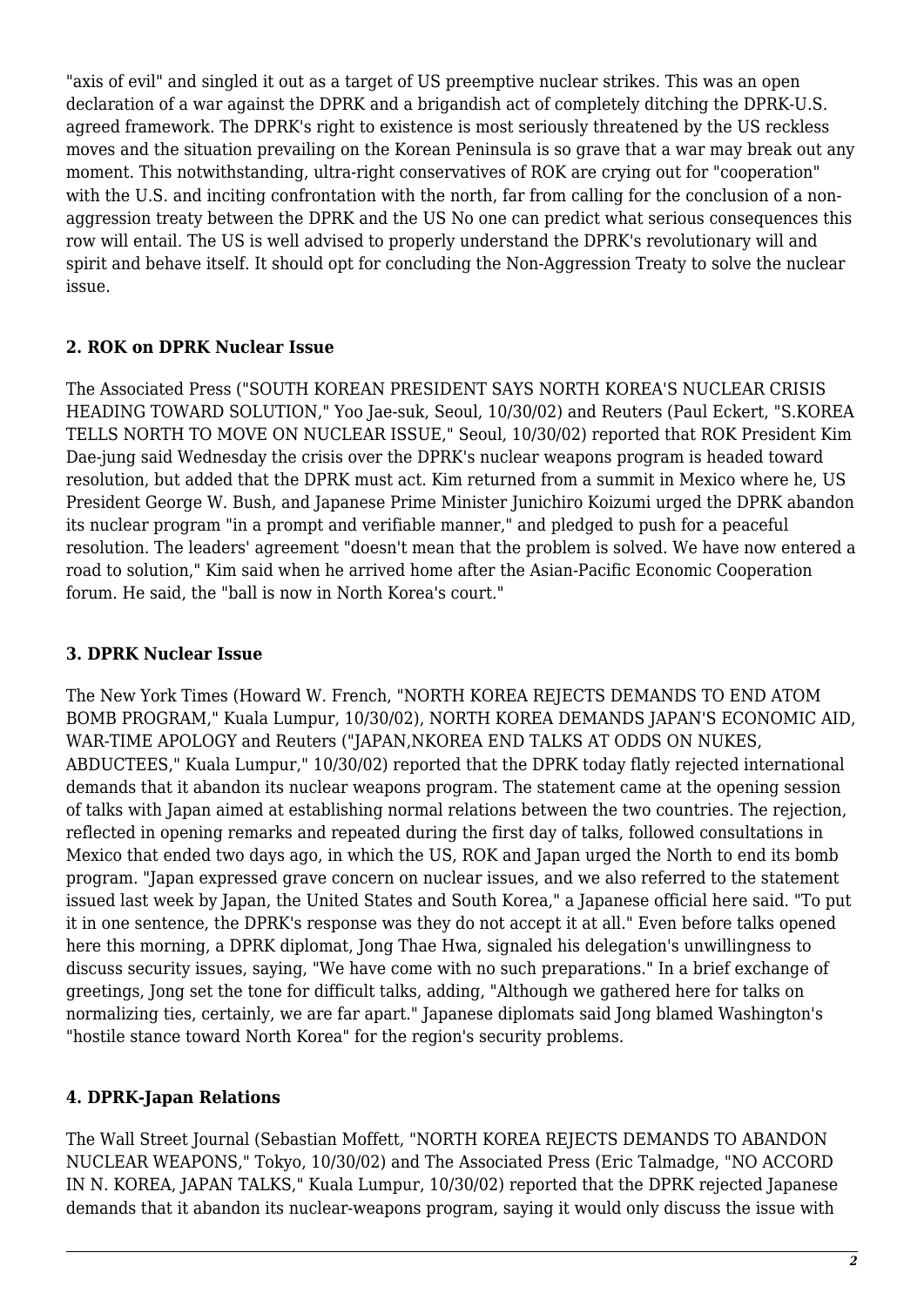the US. The refusal came as officials from Japan and the DPRK met Tuesday in Kuala Lumpur for talks aimed at forging diplomatic relations for the first time. But during the first of two scheduled days of negotiations, the DPRK abandoned its recent cooperative attitude. A Japanese official told reporters in the Malaysian capital that the DPRK rejected Japan's calls for the DPRK to give up nuclear-weapons development, and blamed concerns over its nuclear program on the "anti-North Korean stance of the United States," Japanese news reports said. The DPRK also accused Japan of breaking a promise to return to the DPRK five Japanese citizens who had been abducted by the DPRK. While the head of the DPRK delegation, Jong Thae Hwa, during Tuesday's bilateral talks accused Tokyo of breaking its promise, he brushed aside the issue when speaking later to television reporters. "Everything has been made clear and there is not a big problem," he said of the abduction issue. He added that there was no reason why the children of the five -- who remained in the DPRK during the abductees' trip to Japan -- shouldn't join their parents later if they wanted. [This Wall Street Journal article originally appeared in today's edition of the US Defense Department's Early Bird News Summary.]

# <span id="page-2-0"></span>**5. PRC Domestic Politics**

Reuters ("JIANG SNUB HINTS AT CHINA POWER STRUGGLE," Bejing, 10/30/02) reported that when PRC President Jiang Zemin left Beijing for the United States last week, there was one glaring omission in the lineup of leaders who saw him off at the Great Hall of the People. Li Ruihuan, number four in the Communist Party, was not only absent on that occasion -- he also missed the welcoming ceremony when Jiang returned on Tuesday. Worse still, his only public commitment was a painting exhibition. Li's absence has raised eyebrows and fuels speculation in political and diplomatic circles over a power struggle between him and Jiang. PRC sources say Jiang tried to force Li, a rival and relative liberal two years away from the unofficial retirement age of 70, to go too. Until recently, word was that Li had resisted Jiang's efforts and was a favorite to take over as head of the National People's Congress, next year. But last week, rumors swirled that he would retire from the seven-man Politburo Standing Committee. His absence from the ceremonies could be read either way, analysts said. "Some would say he's comfortable enough with his own power base not to have to pay tribute," said one Western diplomat. "But Li has no faction as such and can't count on allies for support."

### <span id="page-2-1"></span>**6. DPRK-Canada Relations**

Korean Central News Agency ("CANADIAN DELEGATION ARRIVES PYONGYANG," 10/29/02) reported that the Canadian group for probing the truth behind the GIs' atrocities led by Stephen Endicott, honorary professor at York University in Canada, arrived here today.

### <span id="page-2-2"></span>**7. Cross-Straits Relations**

The Associated Press ("CHINA SAYS TAIWAN USED TO LAUNCH NEW ATTACK ON TELEVISION SATELLITE," Beijing, 10/30/02) reported that a pirate broadcaster based in Taiwan tried to break into a PRC satellite signal last week to show Falun Gong material, a government spokesman and a state television employee said Wednesday. The PRC demanded that Taiwan track down the broadcaster and hand out "severe punishment." It was the second time in six weeks that PRC authorities have claimed that Falun Gong protesters using Taiwan as a base tried to break into signals on Sinosat. The satellite carries state-run China Central Television and other channels. The latest attempt began October 24 and continued off and on until Tuesday, said Li Weiyi, a spokesman for the PRC Cabinet's Taiwan Affairs Office. He said PRC technicians tracked the broadcast to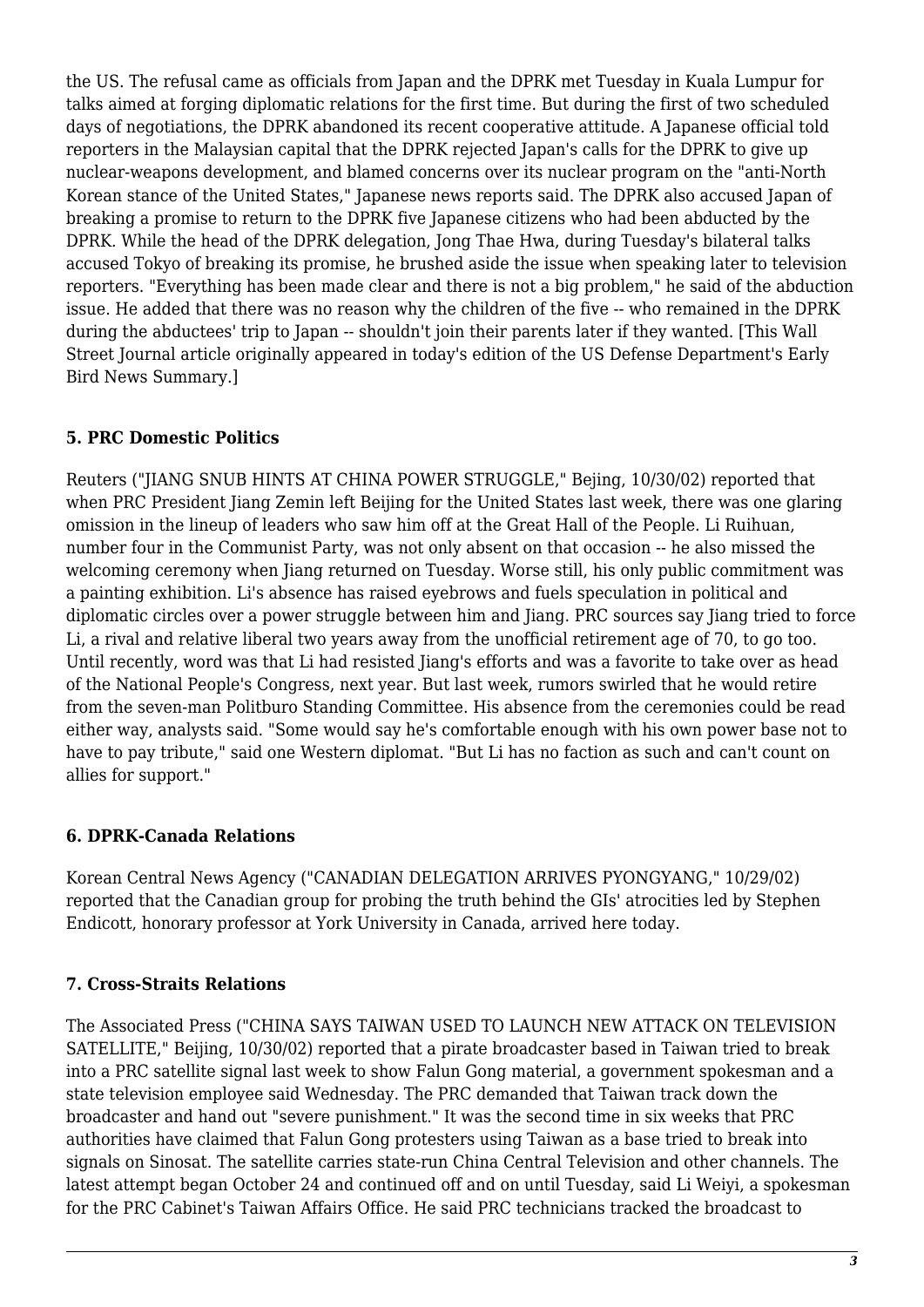Taipei. "We strongly demand the Taiwan administration immediately find the illegal signal source and give severe punishment," Li said at a news conference. Taiwanese officials did not immediately comment on Li's accusation.

Reuters ("CHINA SAYS AIR LINKS WITH TAIWAN CAN RESUME WITHOUT AFFECTING POLITICAL TALKS," Beijing, 10/30/02) reported that commercial flights between the PRC and Taiwan can begin without affecting talks on their political relationship, so long as the flights aren't described as "between country and country," the PRC's office that handles Taiwan issues said Wednesday. Taiwan's premier said Tuesday that the island is considering allowing charter flights to the PRC for the Lunar New Year holiday in February. They would be the first direct commercial flights since the two sides split 50 years ago. Limited direct shipping ties have resumed and the two sides are discussing resuming direct air and mail services - connections known as the "three links." Li Weiyi, the spokesman for the PRC cabinet's Taiwan Affairs Office, did not comment directly on the Taiwanese proposal for direct flights.

# <span id="page-3-0"></span>**II. Republic of Korea**

# <span id="page-3-1"></span>**1. DPRK-Japan Normalization Talk**

Joongang Ilbo (Ser Myo-ja, "ROUGH START FOR NORTH'S JAPAN TALKS," Seoul, 10/30/02) reported that DPRK rejected Japan's demand that it give up its nuclear development program, as negotiations resumed to normalize the two countries' diplomatic relations. The two-day talks, the first in two years, got off to a rough start in Kuala Lumpur, Malaysia, Tuesday. The Japanese delegation called the issues preconditions for restoring bilateral ties. It urged DPRK to allow the five surviving Japanese abductees, currently on a temporary homecoming after a quarter-century in the DPRK, to stay permanently in Japan. Suzuki expressed serious concerns over DPRK's secret nuclear program. Japanese delegates sought a DPRK pledge to dismantle the nuclear development, a Japanese official stated. Jong Thae-hwa, DPRK's roving ambassador and chief of DPRK's delegation, replied that DPRK and Japan differ on many issues. DPRK reportedly focused on economic assistance.

### <span id="page-3-2"></span>**2. US Response to DPRK**

Joongang Ilbo (Ser Myo-ja, "US STUDY COUNSELS BALANCING NORTH, IRAQ," Seoul, 10/30/02) reported that US government should balance its response to DPRK with its policy toward Iraq, according to a report released by a US Congressional research arm on Monday. The Congressional Research Service updated its report on DPRK's nuclear weapons program on October 21, after the Bush administration's disclosure on October 16 that DPRK had admitted to having a secret nuclear program. The report, written by researcher Larry Niksch, suggested that US decide whether to negotiate with DPRK, "seeking a new agreement dealing with the secret program," or to handle the issue under the 1992 bilateral agreement between DPRK and the International Atomic Energy Agency. The Bush administration was also advised to decide whether to stick with the 1994 accord, which the DPRK and US officials called "nullified" after the revelation, or suspend or terminate it. In a press briefing in Washington, US State Department spokesman Richard Boucher said DPRK will not be able to break out of its self-imposed isolation unless it dismantles its secret nuclear program.

# <span id="page-3-3"></span>**3. DPRK's Urge of Joint Defense**

Chosun Ilbo (Kim In-ku, "NK URGES JOINT PENINSULA DEFENSE," Seoul, 10/30/02) reported that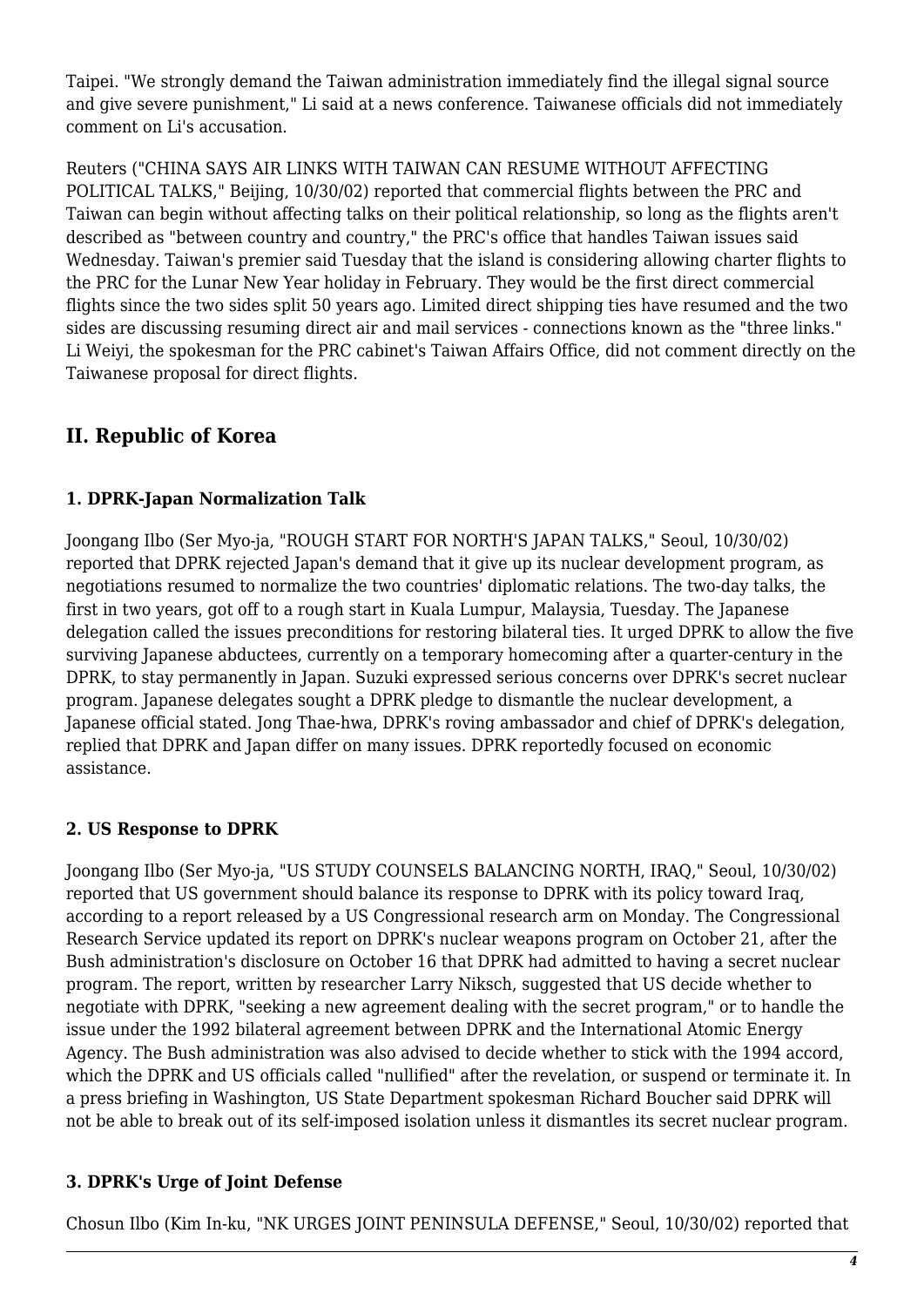in a statement DPRK Central Radio, Tuesday, the Fatherland Peaceful Unification Committee said both ROK and DPRK had benefited from DPRK's emphasis on military development. It continued that if DPRK had not concentrated on "military first policies," there would have been numerous wars and the ROK people would not have survived. The FPUC said thanks to DPRK's strong self-defensive power, both Koreas were able to exist peacefully in their protective zones. It urged ROK to join in protection of the independence of the peninsula, which it said was seriously threatened by US. The statement said the object of the "military first policies" was not ROK and this would remain the case in the future. The Workers' Party organ the Rodong Shinmun reported the nuclear issues raised by US were directed against both DPRK and ROK, and collision initiated by the US would inflict damage on all Korean nationals. It added that in light of this a non-aggression treaty was the most sensible option.

### <span id="page-4-0"></span>**4. ROK President's Sunshine Ongoing**

The Korea Herald (Shin Yong-bae, "KIM URGES US TO CONTINUE BUILDING REACTORS IN NK," Seattle, 10/30/02) reported that president Kim Dae-jung urged US on Monday not to stop construction of light-water reactors in DPRK in retaliation for its nuclear weapons development program. He also made clear his opposition to the US imposing economic sanctions against the communist country, saying such punitive measures will lead to war on the Korean Peninsula. Kim spoke at a meeting with about 260 ethnic Koreans here after arriving in this US city from Mexico. He said that like a military option, punitive actions against DPRK, including a halt to provide lightwater reactors or interim heavy oil, is "dangerous." "Economic sanctions, if imposed, will lead DPRK to be eager to develop nuclear bombs, creating a nuclear-war crisis," Kim told the participants. But some hard-liners in the administration have said the next step US will take is to mobilize as much international pressure as possible on DPRK, forcing it to discard its program.

The NAPSNet Daily Report aims to serve as a forum for dialogue and exchange among peace and security specialists. Conventions for readers and a list of acronyms and abbreviations are available to all recipients. For descriptions of the world wide web sites used to gather information for this report, or for more information on web sites with related information, see the collection of [other](http://nautilus.org/kiosk/weblinks.html) [NAPSNet resources.](http://nautilus.org/kiosk/weblinks.html)

We invite you to reply to today's report, and we welcome commentary or papers for distribution to the network.

Produced by [the Nautilus Institute for Security and Sustainable Development](http://nautilus.org/admin/about.html) in partnership with:

Ilmin Internationl Relations Institute [BK21 The Education and Research Corps for East Asian Studies](http://web.korea.ac.kr/~politics/index.html) Department of Political Science, [Korea University,](http://www.korea.ac.kr/) Seoul, Republic of Korea

Center for American Studies, [Fudan University](http://www.fudan.edu.cn/English/nsindex.html), Shanghai, People's Republic of China

International Peace Research Institute (PRIME), [Meiji Gakuin University,](http://www.meijigakuin.ac.jp) Tokyo, Japan

[Monash Asia Institute,](http://www.adm.monash.edu.au) [Monash University](http://www.monash.edu.au/), Clayton, Australia

Brandon Yu: [napsnet@nautilus.org](mailto:napsnet@nautilus.org) Berkeley, California, United States